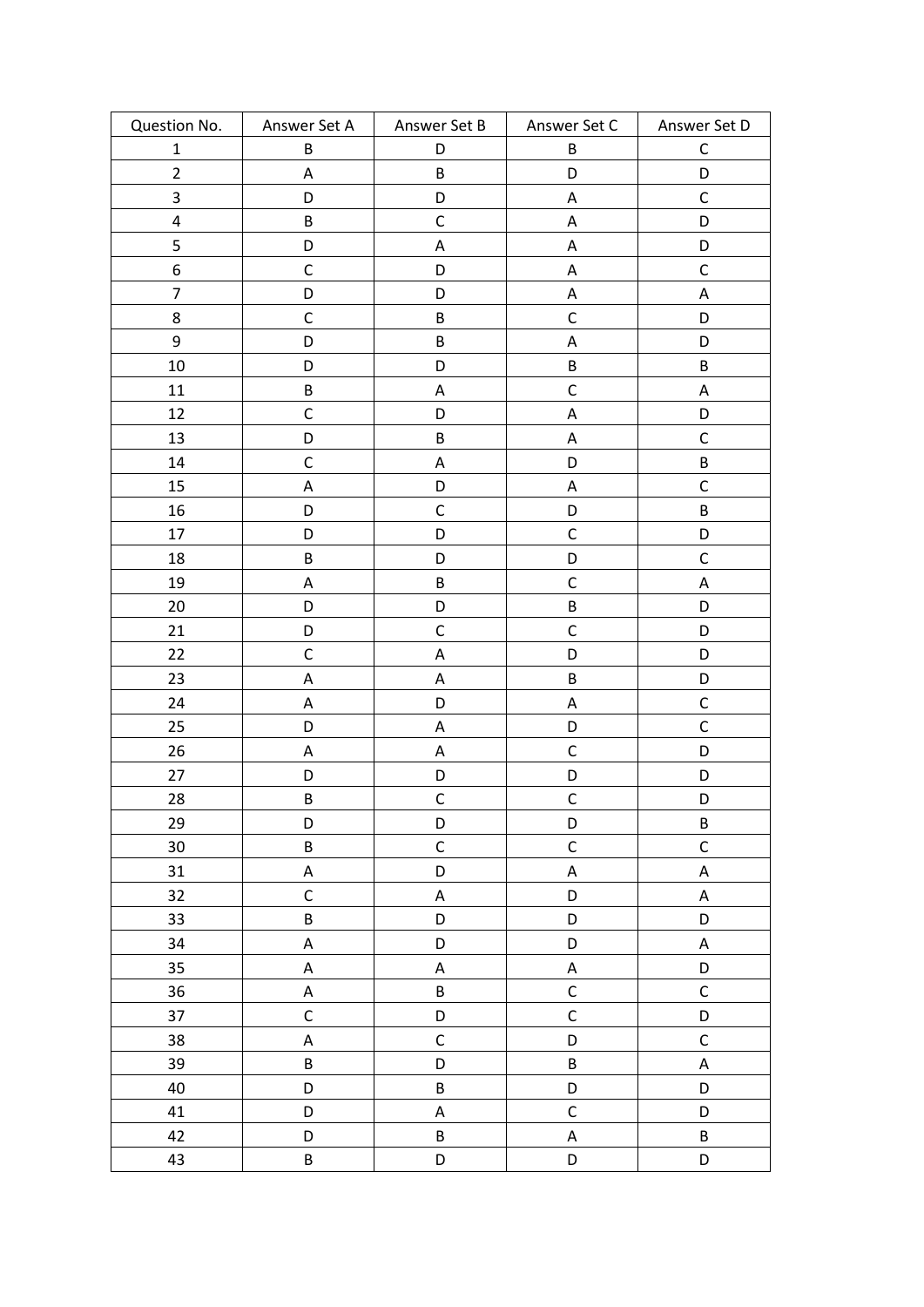| 44     | A            | A                         | D                         | Α                         |
|--------|--------------|---------------------------|---------------------------|---------------------------|
| 45     | D            | D                         | $\sf B$                   | $\sf B$                   |
| 46     | $\mathsf C$  | D                         | D                         | D                         |
| 47     | D            | $\boldsymbol{\mathsf{A}}$ | D                         | $\mathsf C$               |
| 48     | $\mathsf C$  | $\mathsf C$               | $\mathsf C$               | D                         |
| 49     | D            | $\mathsf{C}$              | $\mathsf{C}$              | $\sf B$                   |
| 50     | $\sf B$      | $\sf B$                   | D                         | $\boldsymbol{\mathsf{A}}$ |
| 51     | A            | $\boldsymbol{\mathsf{A}}$ | $\sf B$                   | $\mathsf{C}$              |
| 52     | $\sf B$      | $\sf B$                   | D                         | $\mathsf{C}$              |
| 53     | D            | $\mathsf C$               | A                         | D                         |
| 54     | A            | D                         | D                         | $\boldsymbol{\mathsf{A}}$ |
| 55     | D            | $\mathsf A$               | $\boldsymbol{\mathsf{A}}$ | D                         |
| 56     | $\mathsf C$  | D                         | D                         | D                         |
| 57     | $\mathsf{C}$ | D                         | $\mathsf C$               | D                         |
| 58     | A            | $\sf B$                   | $\sf B$                   | $\sf B$                   |
| 59     | $\mathsf C$  | D                         | D                         | D                         |
| 60     | D            | $\mathsf A$               | $\boldsymbol{\mathsf{A}}$ | $\boldsymbol{\mathsf{A}}$ |
| 61     | A            | $\mathsf A$               | D                         | D                         |
| 62     | $\mathsf C$  | $\mathsf A$               | $\mathsf C$               | D                         |
| 63     | $\mathsf{C}$ | $\mathsf C$               | $\sf B$                   | A                         |
| 64     | D            | $\boldsymbol{\mathsf{A}}$ | $\mathsf C$               | $\mathsf{C}$              |
| 65     | $\mathsf C$  | $\boldsymbol{\mathsf{A}}$ | $\overline{B}$            | $\mathsf C$               |
| 66     | D            | D                         | $\boldsymbol{\mathsf{A}}$ | $\mathsf{C}$              |
| 67     | $\mathsf C$  | D                         | $\mathsf{C}$              | $\sf B$                   |
| 68     | B            | $\mathsf C$               | B                         | $\mathsf C$               |
| 69     | $\mathsf C$  | $\mathsf C$               | $\mathsf{C}$              | $\sf B$                   |
| 70     | $\mathsf C$  | $\mathsf C$               | $\mathsf{C}$              | D                         |
| $71\,$ | $\mathsf C$  | $\sf B$                   | D                         | $\boldsymbol{\mathsf{A}}$ |
| $72\,$ | D            | $\mathsf C$               | $\boldsymbol{\mathsf{A}}$ | D                         |
| 73     | A            | $\sf B$                   | D                         | $\mathsf A$               |
| 74     | B            | $\mathsf A$               | $\mathsf A$               | $\boldsymbol{\mathsf{A}}$ |
| 75     | A            | $\mathsf C$               | D                         | $\mathsf A$               |
| 76     | $\sf B$      | B                         | D                         | $\mathsf C$               |
| 77     | $\mathsf C$  | $\mathsf C$               | $\mathsf C$               | $\sf B$                   |
| 78     | D            | $\mathsf C$               | D                         | D                         |
| 79     | A            | $\mathsf A$               | $\sf B$                   | $\boldsymbol{\mathsf{A}}$ |
| 80     | D            | $\mathsf C$               | $\mathsf A$               | D                         |
| 81     | A            | $\sf B$                   | $\mathsf C$               | $\sf B$                   |
| 82     | A            | $\mathsf C$               | $\mathsf C$               | $\mathsf A$               |
| 83     | D            | $\mathsf A$               | $\mathsf A$               | $\sf B$                   |
| 84     | D            | D                         | $\mathsf C$               | $\mathsf C$               |
| 85     | $\mathsf C$  | $\mathsf C$               | $\sf B$                   | $\mathsf A$               |
| 86     | $\mathsf C$  | $\sf B$                   | D                         | $\mathsf A$               |
| 87     | $\mathsf C$  | $\mathsf C$               | A                         | $\sf B$                   |
| 88     | $\sf B$      | D                         | D                         | $\mathsf C$               |